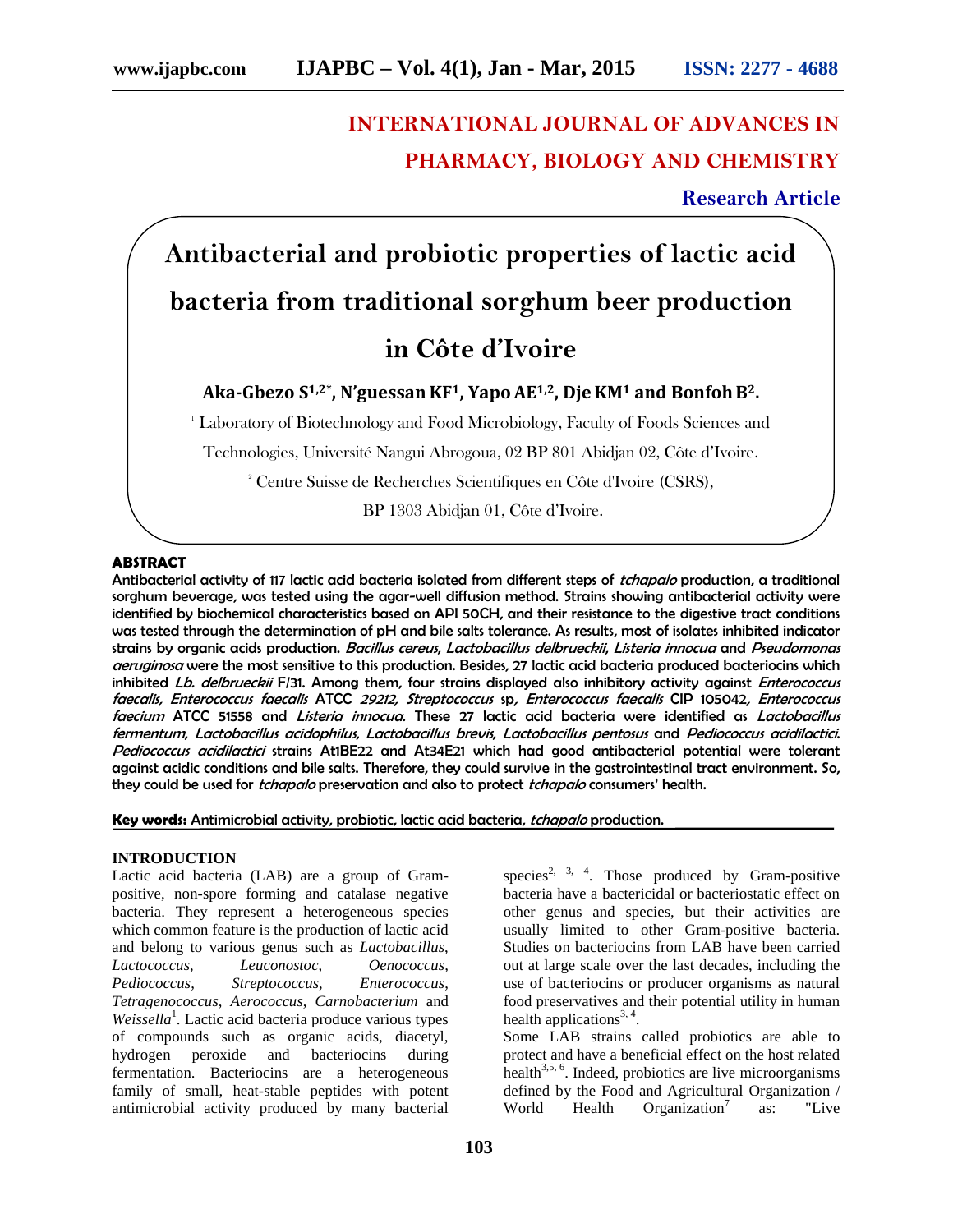microorganisms whose administration in adequate amount to the body is able to confer a health beneficial effect on the host". The probiotic biotherapeutic effect is multifactorial, including: maintaining the intestinal microbial balance in human and animal hosts, prevention and treatment of diarrhea, improving lactose tolerance, suppression of cancer, improving digestion, reduction in serum cholesterol levels and modulation of the host immune system<sup>8, 9, 10</sup>. Probiotic strains survive harsh conditions in the gastrointestinal tract and adhere to intestinal epithelial cells. They also have some defense mechanisms against pathogenic microorganisms. Thus, probiotics are increasingly used in the food industry. Some probiotic LAB strains are already consumed as part of fermented food products or as dietary supplements $1$ . The most important contribution of these bacteria to fermented products is to improve the nutritive qualities of the raw material and to inhibit the growth of spoilage and pathogenic bacteria<sup>2</sup>.

*Tchapalo* is a traditional opaque, sour alcoholic beverage produced in West Africa and particularly in Côte d'Ivoire. It contains a large amount of insoluble materials with continuous fermentation and it has a nutritional value that significantly contributes to improve the diet of consumers 12, 13, 14 . T*chapalo* is very well appreciated by the public and Its consumption is getting more and more widespread. According to consumers *tchapalo* has some therapeutic virtues. But these virtues have not been scientifically proven yet, whereas two successive steps of fermentation occur at ambient conditions during its production<sup>12, 13</sup>. The first one, which is a spontaneous fermentation, is mainly provided by LAB such as *Lactobacillus*, *Leuconostoc*, Pediococcus and *Enterococcus*<sup>14</sup>. The second one, which is an alcoholic fermentation, is performed by the sweet wort inoculum made of dried yeast as well as LAB harvested from previous *tchapalo.* The presence of these LAB confers the sour taste and storage longevity. These bacteria might have also probiotic properties. However, their antimicrobial and probiotic activities are not well documented. In this work, the antagonistic activity of LAB isolated during *tchapalo* production was investigated against spoilage and food-borne pathogens. The isolates having antimicrobial activity were identified based on phenotypic characteristics and their resistance to the conditions of the digestive tract were also tested.

## **MATERIALS AND METHODS**

#### **Sampling and bacteria strains isolation:**

Sampling was carried out on different products during nine *tchapalo* production. Samples were collected from three municipalities of Abidjan

(Abobo, Attecoubé and Yopougon) in the district of Abidjan (Southern of Côte d'Ivoire). A total of 9 samples of sorghum, sorghum malt, sorghum malt flour, mash, cooked sediment, wort, sour wort, sweet wort, traditional starter and *tchapalo* were collected from these municipalities according to Aka et al.<sup>12</sup> in sterile small bottles, labelled and then transported to the laboratory in a box containing a freezing pack. Ten milliliters of each sample were aseptically added into 90 ml of sterile 0.9% NaCl solution and mixed. Serial dilutions  $(10^{-1}$  to  $10^{-7})$  are performed and 0.1 ml aliquot of the appropriate dilution is directly inoculated in duplicate on Man Rogosa Sharpe aga $r^{15}$ ; then incubated anaerobically at 30°C, 37°C and 45°C for 48 hours for enumeration of LAB. A total of 117 LAB strains were isolated characterized by cell morphology, catalase and oxidase tests. Cultures were maintained as frozen stocks at –80°C in MRS broth containing 20% glycerol. Before experiments, cultures were propagated twice in MRS at  $37^{\circ}$ C, the transfer inoculum was 1% (v/v) of 16 h culture grown in fresh medium.

## **Indicator bacteria strains:**

The indicator bacteria strains were obtained from national laboratory of public health cultures collection and our laboratory culture collection (CSRS microbiology laboratory). Their media and cultivation conditions used for antibacterial activities are presented in Table 1.

## **Antibacterial activities of lactic acid bacteria isolates:**

## **Extraction of Cell-free Supernatants (CFS):**

Antibacterial activities were assayed against indicator bacteria strains using an agar diffusion method described by Arici et al.<sup>16</sup>. Ten mL of MRS broth was inoculated with 1% (v/v) of 16 h culture of each LAB strain and was incubated at 37°C for 24 h. Then, cellfree solutions were obtained by centrifugation (6000  $\times$  g, TGL-16 M) for 15 min at 4°C of the culture, followed by filtration of the supernatant through a 0.45 μM pore size filter (Corning syringe filters, Sigma-Aldrich, Germany). Three portions of the sterilized CFS were transferred aseptically into sterile samples bottles. One of these portions was neutralized with 5 N NaOH (pH 6.5-7). One other of these portions was neutralized with 5 N NaOH (pH 6.5-7) and treated with 1 mg/mL of catalase (Sigma- Aldrich, Germany) to eliminate organic acid and hydrogen peroxide  $(H_2O_2)$  respectively.

## **Antibacterial activity of CFS:**

The indicator test bacteria were incubated in Brain Heart Infusion (BHI) or nutrient broth or MRS broth at 37°C or 44°C for 18-24 h (Table 1).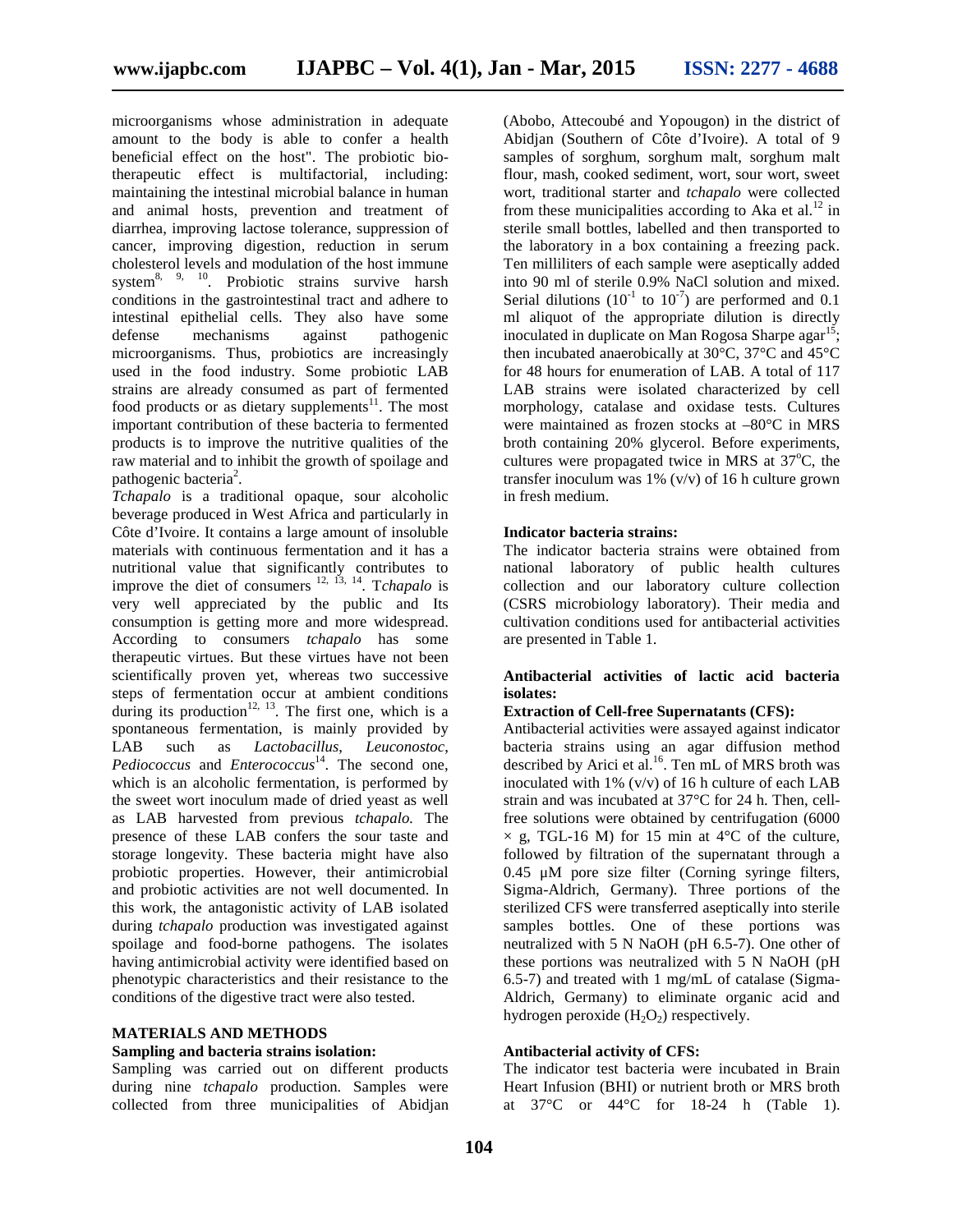Approximately  $10^6$  ufc/mL of the indicator bacteria to be tested for sensitivity were inoculated  $(1\% \text{ v/v})$  into 20 mL of BHI or nutrient or MRS soft agar (0.9% agar) and the agar plates were allowed to dry. A 100 μL sample of the un-neutralized and neutralized CFS were filled in 5 mm diameter sealed wells which were cut into the agar plates. The culture plates were pre-incubated at 4°C for 2 h and then incubated for 18 h and the zones of inhibition were measured in diameter (mm). Antibacterial tests were carried out in triplicate and the mean values recorded.

#### **Phenotypic characterizations:**

Cell morphology was observed using an optical microscope and isolates tested for catalase production. Twenty seven LAB which exhibited inhibitory effect against indicator strains were selected for identification to species level using the Api 50 CH galleries and Api 50 CHL medium (Bio Mérieux, l'Etoile, France). Tests of these galleries were performed according to the manufacturer's instructions. The APILAB Plus database (Bio Merieux, France) was used to interpret the results.

## **Resistance to the conditions of the digestive tract: Determination of optimal growth and pH resistance:**

Resistance to pH 3 is often used *in vitro* assays to determine the resistance to stomach pH. Food usually stays in the stomach for 3 h and this time limit was taken into account<sup>17</sup>. For the determination of optimal growth and pH of LAB, a modified method of Hoque et al.<sup>18</sup> was applied in this study; so  $1\%$  (v/v) fresh overnight culture of LAB were inoculated into MRS broth with varying pH ranging from 2.5 to 8.5. The pH was adjusted with 5 N HCl and 5 N NaOH. The inoculated broths were incubated at 37°C for 3 h. After incubation, growth of the bacteria was measured using a spectrophotometer, reading the optical density at 560 nm (OD  $_{560}$ ) against the uninoculated broth.

## **Bile Tolerance test:**

The mean intestinal bile concentration is believed to be 0.3% (w/v). The staying time of food in small intestine is suggested to be  $4 h^{17}$ . The experiment was carried out to this bile concentration for 4 hours. A modified method of Erkkilä and Petäjä<sup>19</sup> was used to study the effects of bile salts. Briefly,  $1\%$  (v/v) overnight culture of LAB were inoculated into MRS broth with varying 0-3% bile acids (Merck, Germany). The inoculated broths were incubated at 37°C for 4 h. After incubation, growth of the bacteria was measured using a spectrophotometer, reading the optical density at  $560 \text{ nm}$  (OD  $_{560}$ ) against the uninoculated broth containing 0-3% of bile acids.

## **RESULTS AND DISCUSSION**

### **Antibacterial activities of lactic acid bacteria isolates**

In fermented food, hygienic safety is generally due to potential of lactic acid bacteria to produce organic acids and bacteriocins<sup>17</sup>. In this study,  $117$  strains of LAB isolated from different steps of *tchapalo* production were evaluated for their antimicrobial activity against different spoilage and food borne pathogens. The whole results of non-neutralized CFSs inhibitions were indicated in Table 2. The inhibition diameters were ranged from 9 to 20 mm (Figure 1). When the LAB CFSs pH were not neutralized, 32.45% were able to inhibit the growth of *Bacillus cereus* DSM 31<sup>T</sup> . This bacteria was the most sensitive indicator strains followed by *Lb. delbrueckii* F/31 which growth was inhibited by 23.07% of LAB CFSs. About 17.09% of LAB CFSs exhibited inhibitory activity against *Pseudomonas aeruginosa* ATCC 27853 and *Listeria innocua* ATCC 33090. Results showed also that 12.82%, 8.55% and 7.69% of LAB CFSs yielded inhibition zones against respectively *Salmonella typhimurium* ATCC 5066, *Staphylococcus aureus* ATCC 25923 and *Escherichia coli* ATCC 25922. On the other hand, only 1.71% of LAB CFSs displayed bactericidal activity against *Enterococcus faecalis, Enterococcus faecalis* ATCC *29212, Streptococcus* sp*, Enterococcus faecalis* CIP 105042 and *Enterococcus faecium* ATCC 51558. The CFSs of LAB isolated in dry malted sorghum inhibited most of indicators strains but those from sour wort inhibited indicators strains with highest diameters (inhibition diameters were from 12 and 20 mm, Figure 1). The inhibitory spectrum varied between isolates and for the same strain, the inhibitory spectrum varied between indicator strains. A total of 72.60% of LAB had inhibitory activity against one or more indicator strains when LAB CFSs pH was not neutralized. These inhibitory activities were due probably to either organic acids production. Indeed, the first role of lactic acid bacteria from *tchapalo* processing is to produce organic acids which reduced pH. The low pH inhibited the growth of pathogenic microorganisms  $20$ , 21, 22, 23. So, it increased sweet wort and *tchapalo* shelf-life. Un-neutralized CFSs were active against both the Gram-positive and Gram-negative indicator strains as indicated also by Sourav and Arijit $^{24}$ .

When the pH was neutralized, the inhibitory activity against indicator strains reduced in most of CFS culture bacteria (Figure 2). Only 23.07% of LAB CFSs kept their entire inhibitory activity against *Lb. delbrueckii* F/31. About 1.71% of LAB CFSs displayed bactericidal activity against *L. innocua* ATCC 33090, *Enterococcus faecalis, Enterococcus faecalis* ATCC *29212, Streptococcus* sp*,*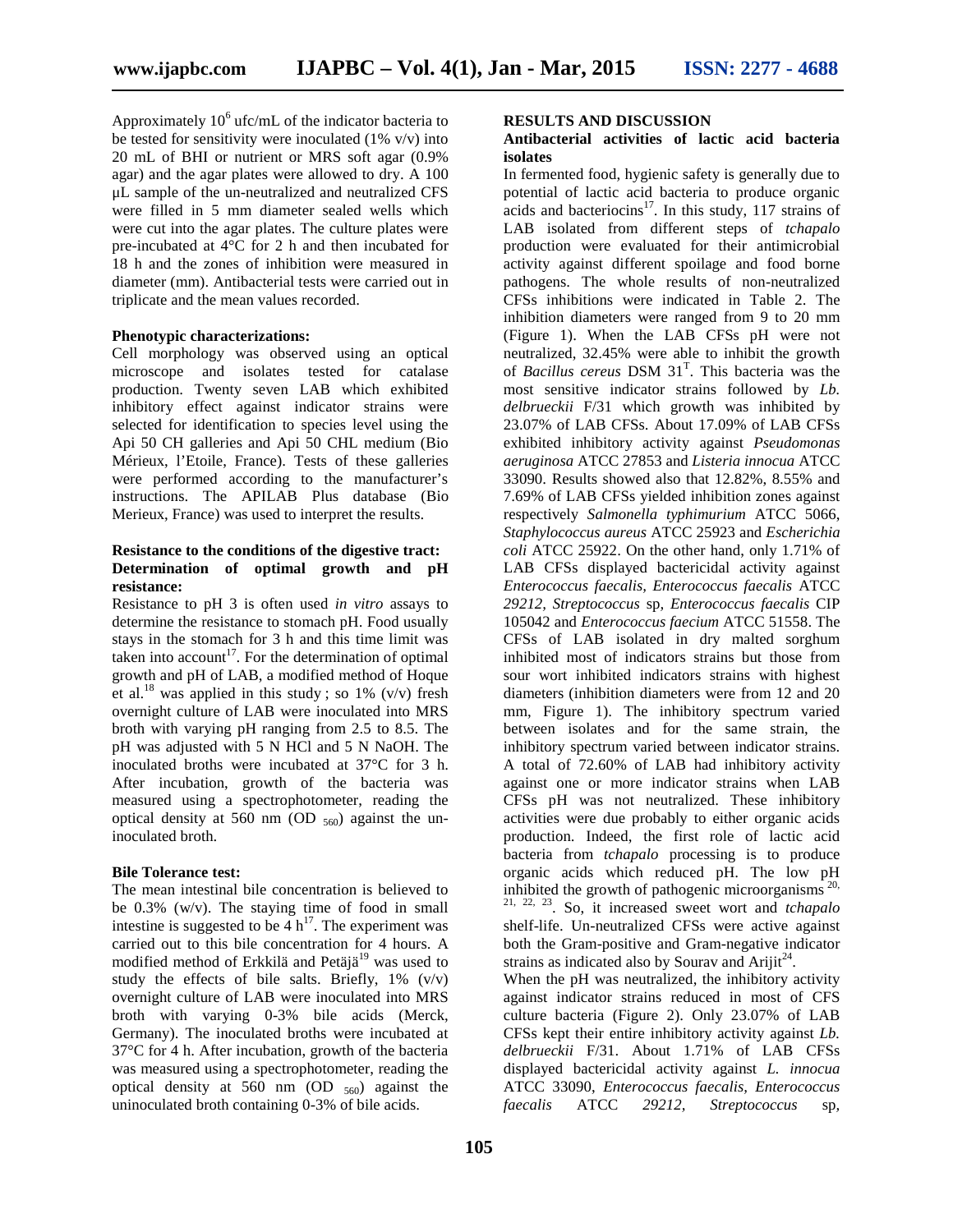*Enterococcus faecalis* CIP 105042 and *Enterococcus faecium* ATCC 51558; and 0.85% of them showed inhibitory effect against *Bacillus cereus* DSM 31<sup>T</sup> . *Pseudomonas aeruginosa* ATCC 27853, *Escherichia coli* ATCC 25922 and *Salmonella typhimirium* ATCC 5066 were inhibited respectively by 8.54%, 3.41% and 1.71% of LAB CFSs. This result confirmed that the inhibitory activity was attributed to organic acids produced by LAB isolates. Similar results were obtained by several authors<sup>10, 24, 25</sup>. These findings corroborate also the findings by Kivanç et al.<sup>26</sup> who obtained 33 LAB isolates from *boza* having antimicrobial activity against *L. monocytogenes, B. cereus, B. subtilis, S. aureus, En. faecalis, E. coli, P. aeruginosa,* and *S. typhimurium* in a well diffusion assay. But, only 8 isolates kept their activities in the neutralized supernatant against all of the tested bacteria. Among these, 3 isolates, *Lactobacillus plantarum* had antimicrobial effect for *S. aureus*. The inhibitory activity of the other 25 isolates is due to organic acids. Alvarado et al.<sup>27</sup> also reported that about 26.6% of the isolated LAB strains from 27 artisan Mexican foods were capable of inhibitory activity, but only one strain (1.0%) showed bacteriocin production capacity. Diop et al. $^{28}$  also *Lactobacillus* found that among two hundred and twenty colonies which displayed antibacterial activity against the indicator lawn, 20 of these strains produced antibacterial activity in the neutralized cell-free supernatant, whereas only 12 confirmed the activity when the CFSs were treated with catalase. The fact that the neutralized cell-free supernatants inhibited growth of indicator strains may be due to the production of hydrogen peroxide or bacteriocins because in the neutralized cell-free supernatants, organic acids are eliminated. Lactic acid bacteria have also the capacity to produce hydrogen peroxide which inhibits also indicator strains. Kivanç et al. $^{26}$ mentioned that hydrogen peroxide is one of the primary metabolites that may be produced by LAB and which may contribute to their antagonistic action and food preservation. It is produced by a large number of LAB which lack the enzyme catalase in particular by *Lactobacillus* spp. and inhibits other microorganisms such as *L. monocytogenes, B. cereus, B. subtilis, S. aureus, En. faecalis, E. coli P. aeruginosa,* and *S. typhimurium*.

When the catalase was added in neutralized CFSs, the antagonistic activity against indicator strains was lost except for those against Gram-positive indicator strains that were closely related to isolated bacteria (Figure 3). The CFSs of 27 LAB exhibited inhibitory effect against *Lb. delbrueckii* F/31. Among these, 2 LAB strains had inhibitory activity against *Listeria innocua*, and 2 other LAB strains displayed also inhibitory activity against *Listeria innocua*,

*Enterococcus faecalis, Enterococcus faecalis* ATCC *29212, Streptococcus* sp*, Enterococcus faecalis* CIP 105042*, Enterococcus faecium* ATCC 51558. The neutralized cell-free supernatants treated with catalase which inhibited the growth of indicator strains indicate that antibacterial activity is due to the production of bacteriocins  $^{6, 10, 25, 29, 30}$ . Gram-positive indicator strains were much more sensitive to tested LAB strains bacteriocins while Gram-negative indicator bacteria showed resistance to bacteriocins. These results indicated that tested LAB had an inhibitory spectrum towards closely related Gram positive bacteria including pathogens. The resistance of Gram-negative bacteria is attributed to the particular nature of their cellular envelope and mechanisms of action described for bacteriocins<sup>24, 25</sup>. Other authors reported also that some LAB species from various foods produced a broad spectrum of activity against various pathogenic bacteria<sup>27, 31</sup>. Todorov and  $\text{Dicks}^{32}$  found that bacteriocin produced by *Lactobacillus plantarum* ST194BZ, a strain isolated from boza, a traditional drink produced by the fermentation of different cereals, inhibits the growth of *Lactobacillus casei*, *Lactobacillus sakei*, *Lactobacillus delbrueckii* subsp. *bulgaricus*, *Enterococcus faecalis*. Our findings corroborate also the findings by earlier workers<sup>33</sup>. For these authors, *Lactobacillus plantarum* F1 and *Lb. brevis* OG1 isolated from Nigerian fermented food products, produced bacteriocins that had broad spectrum of inhibition against both pathogenic food and spoilage organisms and various LAB as *Enterococcus faecalis*. In their study performed on antimicrobial activities of LAB strains involved in Burkina Faso fermented milk, Savadogo et al.<sup>2</sup> showed that the biggest diameter of inhibition (12 mm) is obtained with the extract of *Lactobacillus fermentum* S1 on *Enterococcus faecalis*. The inhibitory effect of our LAB strains acted differently on indicator strains. Bacteriocins are bactericidal agents as claimed by Klaenhammer<sup>34</sup>, hence they may be used either as probiotic or as biopreservative indicated by Arokiyamary and Sivakumar<sup>35</sup>.

## **Phenotypic characterization**

A total of twenty seven LAB which exhibited inhibitory activities were phenotypic identified based on the carbohydrate utilization and the results are presented in Figure 4. These isolates were grouped into four species of *Lactobacillus* and one species of *Pediococcus*. Eight isolates were characterized as *fermentum*, six belonged to *Lactobacillus acidophilus*, six was identified as *Lactobacillus pentosus*, one was identified as *Lactobacillus brevis* and six isolates were assigned to *Pediococcus acidilactici*. Some strains of these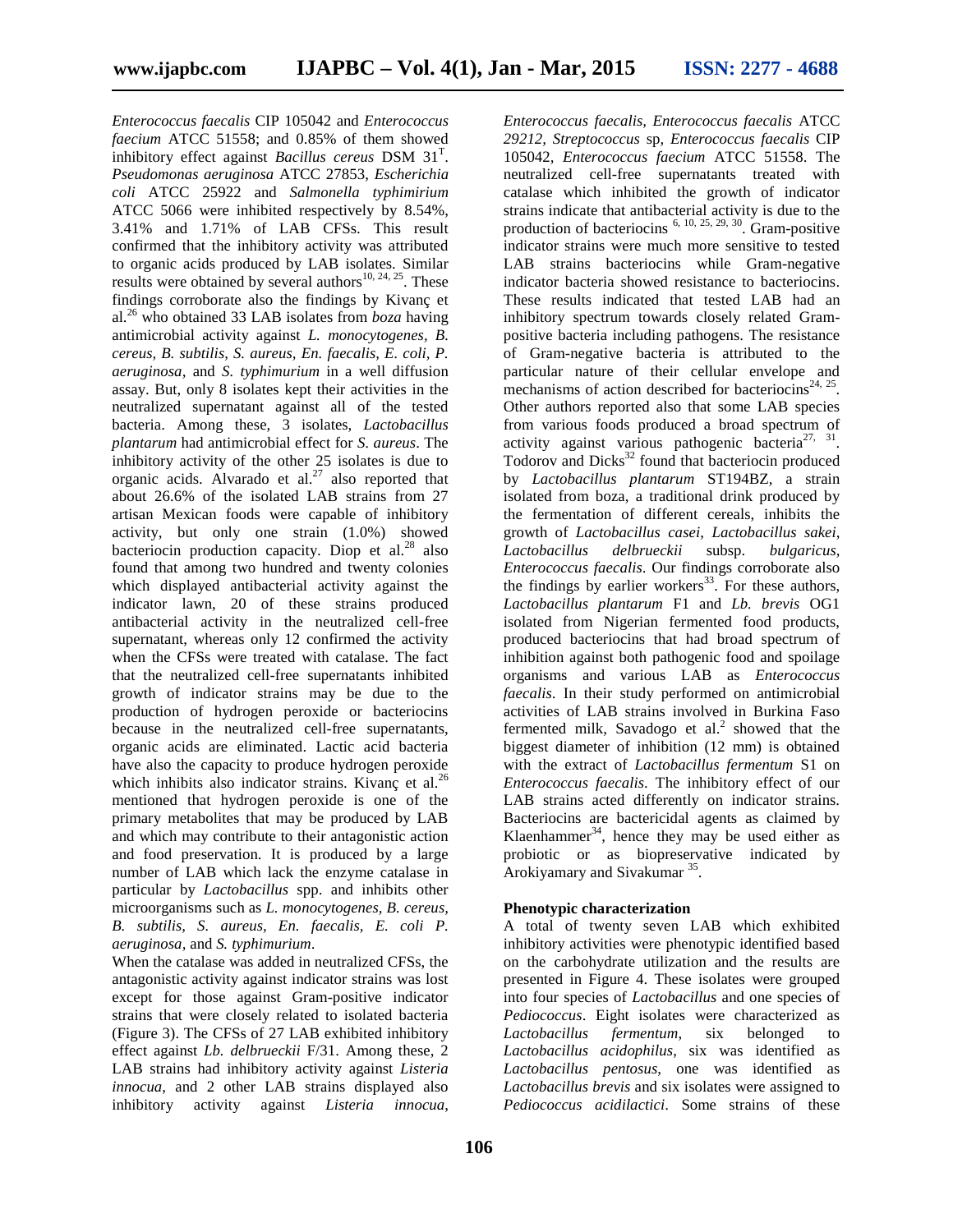species are well documented in the literature for their production of bacteriocins<sup>9, 29, 30, 31, 36, 37, 38</sup> .

## **Resistance to the conditions of the digestive tract**

Resistance to low pH in the stomach and bile salts in the small intestine is one of the major important properties of probiotic bacteria<sup>5</sup>. During this study, the four LAB (*Lactobacillus fermentum* Ab3BE41*, Lactobacillus brevis* Ab3BE42 and *Pediococcus acidilactici* At1BE22 and At34E21) which had produced inhibitory activity against two or more indicator bacteria had been selected for their resistance to conditions of the digestive tract. The pH resistance of these four strains was conducted in MRS broths whose pH varied between 2.5 and 8.5 for 3 h as the time of digestion in the stomach is 3 h. The results showed that all strains were resistant to the pH of culture medium. However, their optimal growth varied with pH and strains themselves (Figure 5). Optimal growth is observed at pH 6 for strain Ab3BE41, at pH 6.5 for strains At1BE22 and Ab3BE42 and at pH 6 and pH 8.5 for strain At34E21. In addition, the strain At1BE22 and At34E21 had higher capacity for survival in acid medium at pH 2.5 to pH 3.5 than others. The results of bile salts tolerance for our four LAB were observed in Figure 6

in different MRS broths which level of bile salts varied between 0% and 3%. All strains were resistant to bile salts, but most of them lost their viability at 3% bile salts concentration. At 0.15% bile salts, strains At1BE22 and At34E21 were able to survive more than 70% and 50% of their initial count respectively. Strains At1BE22 and At34E21 had better survived withstand different concentrations of bile salts than strains Ab3BE41 and Ab3BE42. At 0.5% bile salts concentration, less than 10% of the strains survived except strain At1BE22. Strains At1BE22 and At34E21 had better resistance to bile salts and were able to survive in acidic digestive tract conditions. This result is similar to the result obtained by Erkkilä and Petäjä<sup>19</sup> who showed that strains of LAB such as *Pediococcus acidilactici* proved to be more acid tolerant, but 0.30% bile salt was the critical bile salt concentration for screening tolerant strains. It is also mentioned that the resistance to bile salts varies a lot among LAB species and even between strains themselves<sup>3</sup>. Therefore, LAB strains can survive in gastrointestinal tract environment which has characteristic features of having acidic pH and high concentrations of bile salts as indicated by Pelinescu et al. $^8$  and Oluwajoba et al.<sup>16</sup>.

| Thuicatói Dacteita stráilis with their ivieura and cuithre conditions |                      |                                               |  |  |  |  |  |  |  |
|-----------------------------------------------------------------------|----------------------|-----------------------------------------------|--|--|--|--|--|--|--|
| Indicator bacteria strains                                            | Sources              | Media and culture conditions                  |  |  |  |  |  |  |  |
| Gram-positive bacteria                                                |                      |                                               |  |  |  |  |  |  |  |
| Listeria innocua                                                      | <b>ATCC 33090</b>    | Nutrient broth, $18-24$ h, $37^{\circ}$ C     |  |  |  |  |  |  |  |
| Bacillus cereus                                                       | DSM 31 <sup>T</sup>  | Nutrient broth, $18-24$ h, $37^{\circ}$ C     |  |  |  |  |  |  |  |
| Staphylococcus aureus                                                 | <b>ATCC 25923</b>    | Nutrient broth, $18-24$ h, $37^{\circ}$ C     |  |  |  |  |  |  |  |
| Enterococcus faecalis                                                 | <b>ATCC 29212</b>    | Brain Heart Infusion, 18-24 h, 37°C           |  |  |  |  |  |  |  |
| Enterococcus faecalis                                                 | CIP 105042           | Brain Heart Infusion, 18-24 h, 37°C           |  |  |  |  |  |  |  |
| Enterococcus faecium                                                  | <b>ATCC 51558</b>    | Brain Heart Infusion, 18-24 h, 37°C           |  |  |  |  |  |  |  |
| Enterococcus faecalis                                                 | <b>Clinical LNSP</b> | Brain Heart Infusion, 18-24 h, 37°C           |  |  |  |  |  |  |  |
| Streptococcus sp                                                      | <b>Clinical LNSP</b> | Brain Heart Infusion, 18-24 h, 37°C           |  |  |  |  |  |  |  |
| Lactobacillus delbrueckii                                             | F/31                 | Man Rogosa Sharp, 18-24 h, 44°C, anaerobiosis |  |  |  |  |  |  |  |
| Gram-negative bacteria                                                |                      |                                               |  |  |  |  |  |  |  |
| Salmonella typhi                                                      | <b>ATCC 5066</b>     | Nutrient broth, $18-24$ h, $37^{\circ}$ C     |  |  |  |  |  |  |  |
| Escherichia coli                                                      | <b>ATCC 28170</b>    | Nutrient broth, $18-24$ h, $37^{\circ}$ C     |  |  |  |  |  |  |  |
| Pseudomonas aeruginosa                                                | ATCC 27853           | Nutrient broth, $18-24$ h, $37^{\circ}$ C     |  |  |  |  |  |  |  |

**Table 1 Indicator bacteria strains with their Media and culture conditions**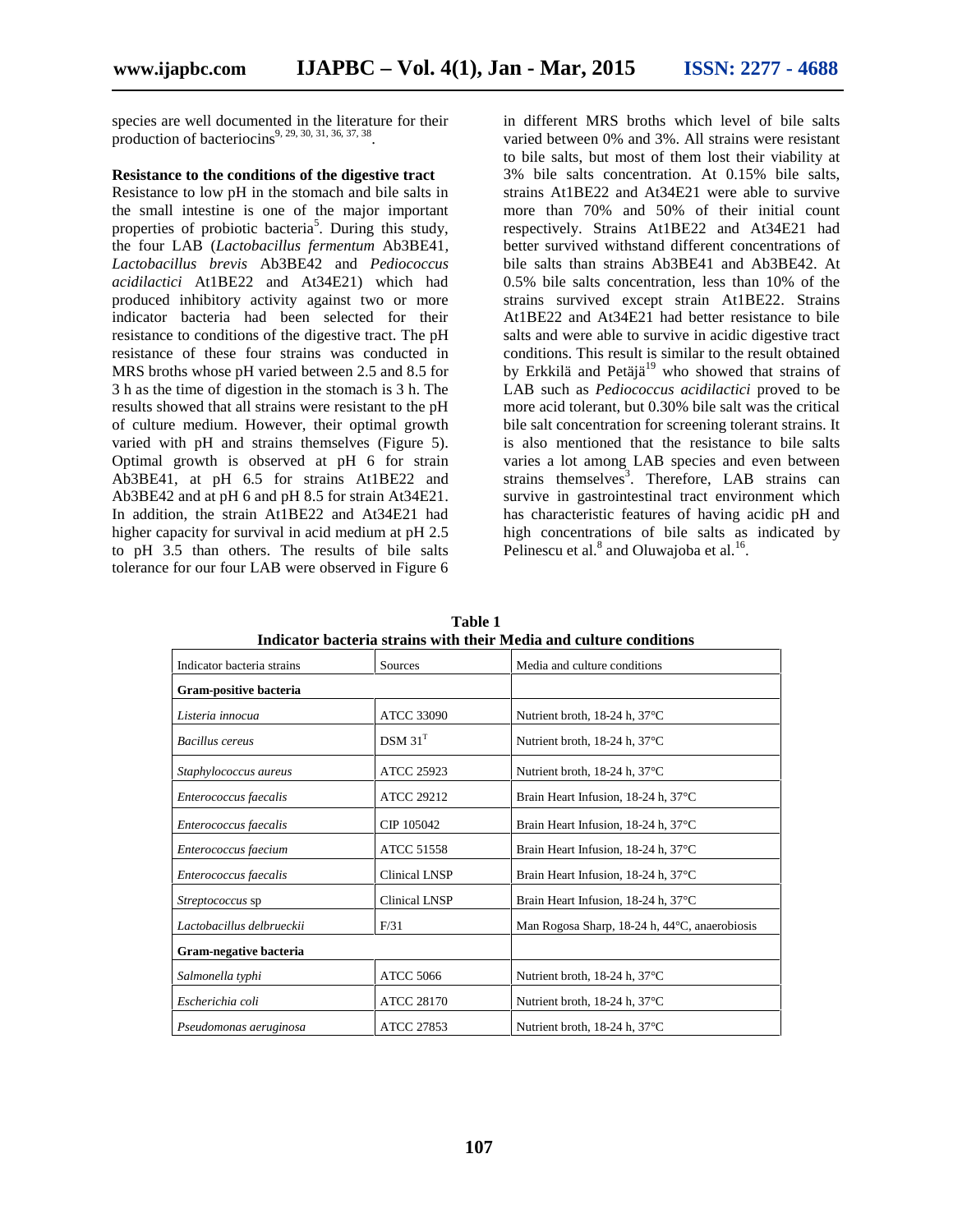| Number of LAB isolated from<br>different steps during tchapalo   | Gram positive indicator bacteria |                |                |                |          |                |                | Gram negative indicator<br>bacteria |                |                  |                |                |
|------------------------------------------------------------------|----------------------------------|----------------|----------------|----------------|----------|----------------|----------------|-------------------------------------|----------------|------------------|----------------|----------------|
| production $(n=117)$                                             | $L$ ino                          | B. c3          | S. a           | E. f           | E. f2    | $St.$ sp       | E. fO          | E. ff151                            | Lb. d          | S. t5            | E. c28         | P. a27         |
| Sorghum $(n=10)$                                                 |                                  | 6              | $\mathbf{0}$   | $\overline{0}$ | $\Omega$ | $\Omega$       | $\overline{0}$ | $\mathbf{0}$                        | $\overline{0}$ | $\boldsymbol{0}$ | $\mathbf{0}$   | 1              |
| Dry malted sorghum $(n=22)$                                      | 4                                | 8              | $\mathfrak{2}$ | 2              | 2        | 2              | 2              | 2                                   | 3              | 2                | 0              | $\overline{4}$ |
| Flour dry malted sorghum $(n=12)$                                | $\overline{4}$                   | $\overline{4}$ | 3              | $\Omega$       | $\theta$ | $\Omega$       | $\Omega$       | $\overline{0}$                      |                | $\overline{4}$   | $\overline{c}$ | $\overline{4}$ |
| Mash $(n=17)$                                                    | $\overline{2}$                   | $\tau$         | $\mathfrak{2}$ | $\overline{0}$ | $\Omega$ | $\Omega$       | $\mathbf{0}$   | $\mathbf{0}$                        | 4              | $\overline{c}$   |                |                |
| Sediment $(n=6)$                                                 | $\Omega$                         | 1              | $\Omega$       | $\Omega$       | $\Omega$ | $\Omega$       | $\Omega$       | $\Omega$                            | $\Omega$       | 1                | $\overline{0}$ |                |
| Wort $(n=19)$                                                    | 5                                | $\overline{4}$ | $\mathbf{0}$   | $\Omega$       | $\Omega$ | $\Omega$       | $\overline{0}$ | $\overline{0}$                      | 6              | $\overline{4}$   | 3              | 4              |
| Sour wort $(n=21)$                                               | $\overline{4}$                   | 5              | $\overline{2}$ | $\Omega$       | $\Omega$ | $\Omega$       | $\Omega$       | $\mathbf{0}$                        | 8              | $\overline{c}$   | $\overline{c}$ | 3              |
| Sweet wort $(n=1)$                                               | $\mathbf{0}$                     | $\Omega$       | $\theta$       | $\Omega$       | $\Omega$ | $\Omega$       | $\mathbf{0}$   | $\theta$                            | $\Omega$       | $\Omega$         | $\mathbf{0}$   | $\Omega$       |
| Traditional starter $(n=8)$                                      | $\mathbf{0}$                     | 2              | $\mathbf{0}$   | $\Omega$       | $\theta$ | $\Omega$       | $\Omega$       | $\overline{0}$                      | 5              | $\Omega$         | 0              | 1              |
| $Tchapalo(n=1)$                                                  | $\mathbf{0}$                     |                |                | $\Omega$       | $\theta$ | $\Omega$       | $\Omega$       | $\mathbf{0}$                        | $\Omega$       | $\overline{0}$   |                |                |
| Total number of LAB<br>isolates<br>having antimicrobial activity | 20                               | 38             | 10             | $\overline{c}$ | 2        | $\overline{2}$ | 2              | $\overline{c}$                      | 27             | 15               | 9              | 20             |
| Percentage of LAB isolates having<br>antimicrobial activity (%)  | 17.09                            | 32.45          | 8.55           | 1.71           | 1.71     | 1.71           | 1.71           | 1.71                                | 23.07          | 12.82            | 7.69           | 17.09          |

**Table 2 Number of test LAB having antimicrobial activity against indicator strains at un-neutralized pH**

n : number of samples, *L. ino : Listeria innocua :* 33090*, B. c3 : Bacillus cereus* DSM 31<sup>T</sup> , *S. a : Staphylococcus aureus* ATCC 25923, *E. f : Enterococcus faecalis, E. f2 : Enterococcus faecalis* ATCC 29212, *St.* sp *: Streptococcus* sp*, E. fO : Enterococcus faecalis* CIP 105042*, E. ff151 : Enterococcus faecium* ATCC 51558*, Lb. d : Lb. delbrueckii* F/31, *S. t5 : Salmonella typhimurium* ATCC 5066, *E. c28 : Escherichia coli* ATCC 28170, *P. a*27 *: Pseudomonas aeruginosa* ATCC 27853



**Figure 1**

**Inhibition of** *P. aeruginosa* **27853 by un-neutralized cell-free supernatants of LAB strains isolated during** *tchapalo* **processing. 1: AT34E21, 2: AT23E65, 3: AT2BE72, 4: AT2BE78, 5: AT33E41, 6: AB1BE73.**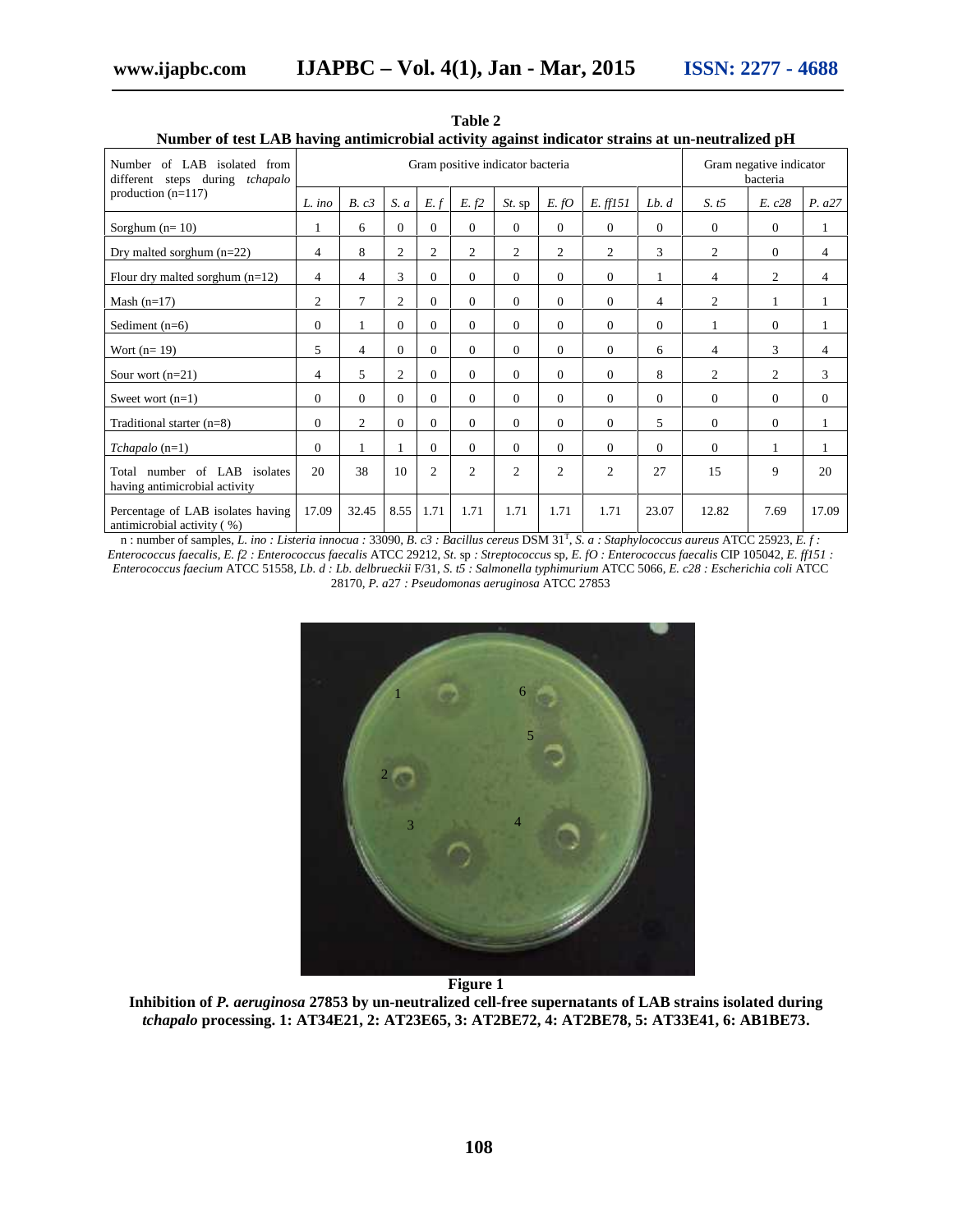

**Figure 2**

**Percentage of LAB isolates having antibacterial activity against indicator strains at neutralized pH.** *L. ino : Listeria innocua :* **33090***, B. c3 : Bacillus cereus* **DSM 31<sup>T</sup> ,** *S. a : Staphylococcus aureus* **ATCC 25923,** *E. f : Enterococcus faecalis, E. f2 : Enterococcus faecalis* **ATCC 29212,** *St.* **sp** *: Streptococcus* **sp***,*

*E. fO : Enterococcus faecalis* **CIP 105042***, E. ff151 : Enterococcus faecium* **ATCC 51558***, Lb. d : Lb. delbrueckii* **F/31,** *t5 : Salmonella typhimurium* **ATCC 5066,** *E. c28 : Escherichia coli* **ATCC 28170,**

*P. a***27** *: Pseudomonas aeruginosa* **ATCC 27853.**



**Figure 3**

**Percentage of LAB isolates having antibacterial activity against indicator strains at neutralized pH with catalase addition.** *L. ino : Listeria innocua :* **33090***, B. c3 : Bacillus cereus* **DSM 31<sup>T</sup> ,** *S. a : Staphylococcus aureus* **ATCC 25923,** *E. f : Enterococcus faecalis, E. f2 : Enterococcus faecalis* **ATCC 29212,** *St.* **sp** *: Streptococcus* **sp***, E. fO : Enterococcus faecalis* **CIP 105042***, E. ff151 : Enterococcus faecium* **ATCC 51558***, Lb. d : Lb. delbrueckii* **F/31,** *S. t5 : Salmonella typhimurium* **ATCC 5066,** *E. c28 : Escherichia coli* **ATCC 28170,** *P. a***27** *: Pseudomonas aeruginosa* **ATCC 27853**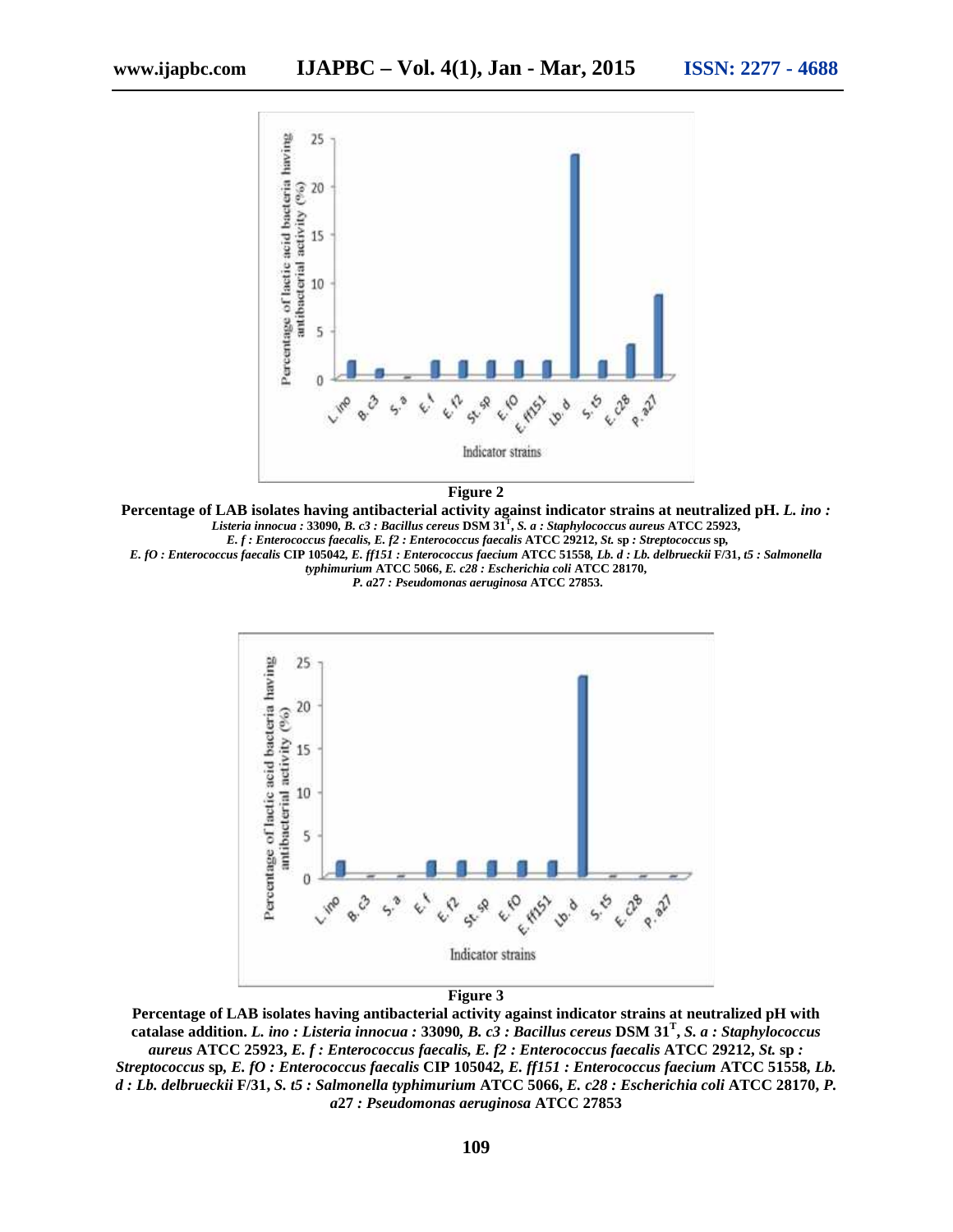

**Lactic acid bacteria species involved in the** *tchapalo* **processing having antibacterial activity against indicator strains.**



**Growth of LAB strains at different pH of MRS Broth. At1BE22:** *Pediococcus acidilactici***, At34E21:** *Pediococcus acidilactici***, Ab3BE41:** *Lactobacillus fermentum***, AB3BE42:** *Lactobacillus brevis*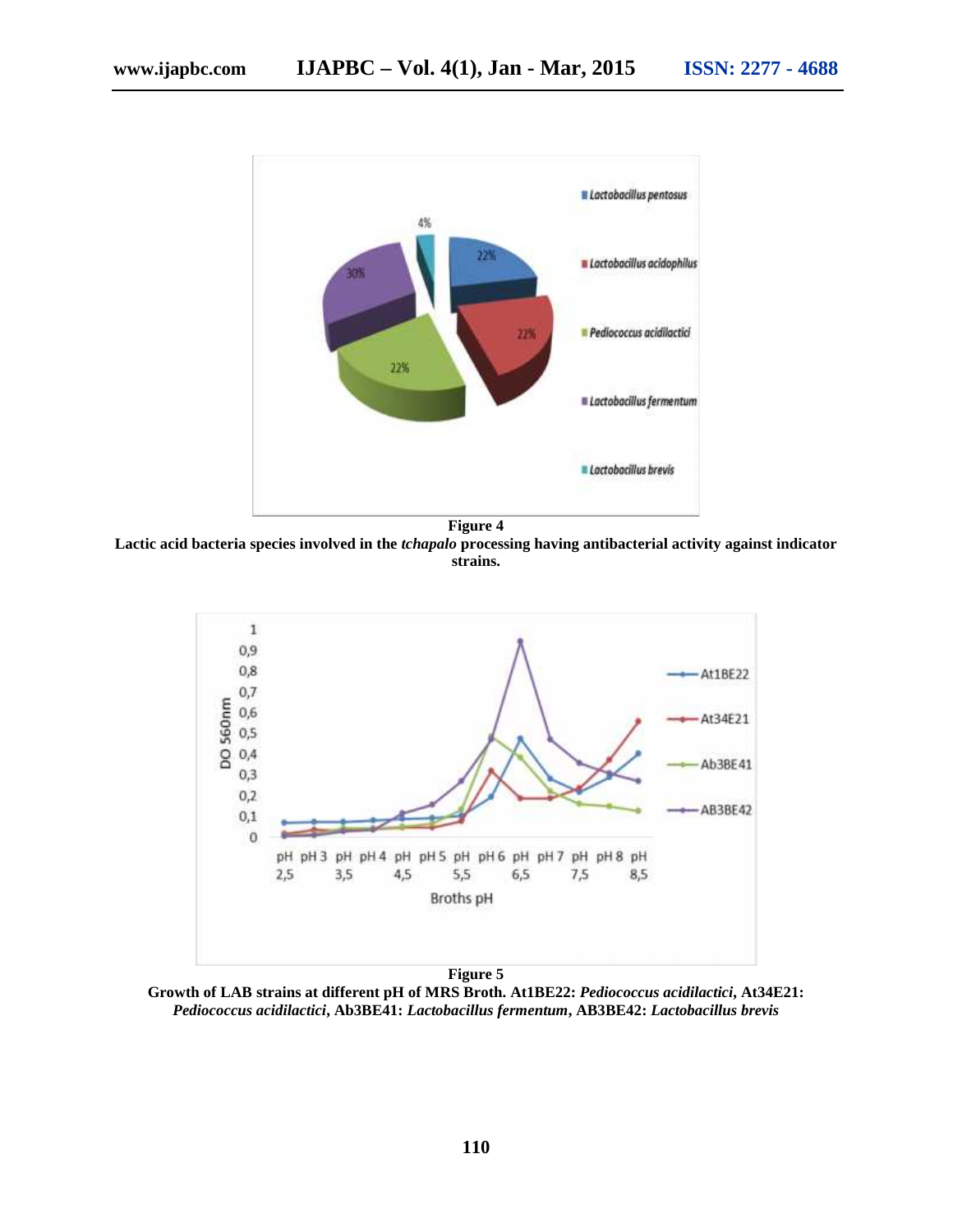



These results represent great advantages for the survival of these bacteria, once introduced in the gastrointestinal tract. Bile resistance of some strains is related to specific enzyme activity bile salt hydrolase (BSH) which helps to hydrolyze conjugated bile, thus reducing its toxic effect. However high concentration of bile up to 2.0% was reported and the average concentration was about  $0.3\%$ <sup>5</sup>.

#### **CONCLUSION**

The results of this study showed that most of LAB, isolated from *tchapalo* production, inhibited indicator strains by organic acids production. *Bacillus cereus*, *Lactobacillus delbrueckii*, *Listeria innocua* and *Pseudomonas aeruginosa* are the most sensitive to this production. Besides, 27 LAB produced bacteriocins which inhibited *Lb. delbrueckii* F/31. Among them, four strains displayed also inhibitory activity against *Listeria innocua* ATCC 33090, *Enterococcus faecalis, Enterococcus faecalis* ATCC *29212, Streptococcus* sp*, Enterococcus faecalis* CIP 105042*, Enterococcus faecium* ATCC 51558. *Pediococcus acidilactici* strains which had good antibacterial potential were tolerant against acidic conditions and bile salts. They could be used for *tchapalo* preservation and also to protect *tchapalo* consumers' health. These food bacterial strains will be therefore selected for further studies on genotypic characterizations.

## **ACKNOWLEDGEMENTS**

Financial support for this research was provided by the Programme d'Appui Stratégique à la Recherche Scientifique (PASRES) and International Foundation for Science (IFS). The authors would like to express their sincere gratitude to these institutions, Abidjan *tchapalo* producers and all the staff of Centre Suisse de Recherches Scientifiques en Côte d'Ivoire. The authors thank also Mr Doumbia Moribo for English editing.

#### **REFERENCES**

- 1. Kocková M, Gereková P, Petruláková Z, Hybenová E, Šturdík E, Valík L. Evaluation of fermentation properties of lactic acid bacteria isolated from sourdough. Acta Chimica. Slovaca. 2011 ; 4(2): 78-87.
- 2. Savadogo A, Ouattara CAT, Bassole IHN, Traore SA. Antimicrobial activities of lactic acid bacteria strains isolated from Burkina Faso fermented milk. Pakistan J. Nutr. 2004; 3(3): 174-179.
- 3. Kacem M, Karam N-E. In vitro preselection criteria for probiotic *Lactobacillus plantarum* strains of fermented olives origin., Int. J. Probiot. Prebiot. 2006; 1(1): 27-32.
- 4. Meera NS, Devi MC. Partial characterization and optimization of parameters for bacteriocin production by probiotic lactic acid bacteria. J. Microbiol. Biotechnol. Res. 2012; 2(2): 357- 365.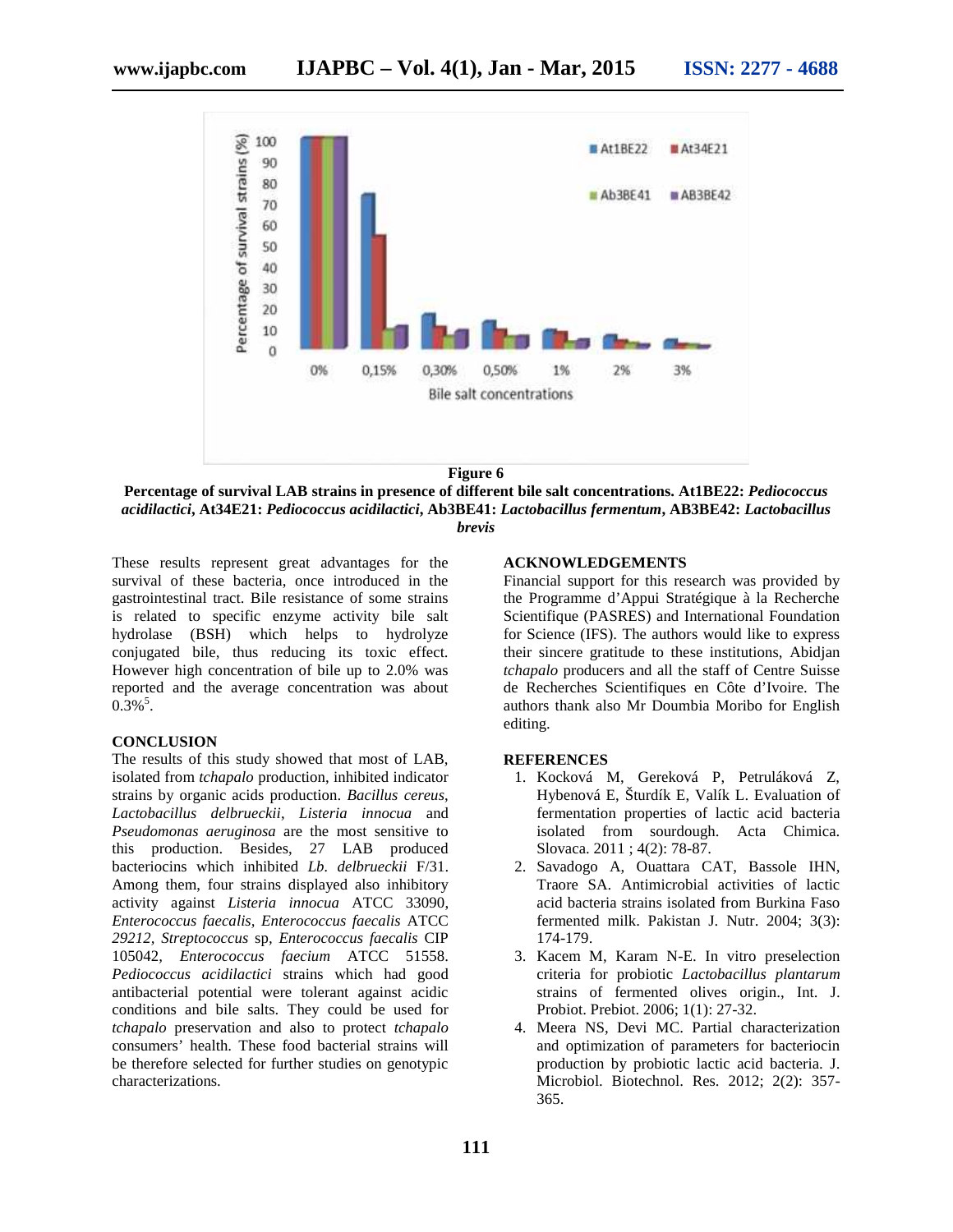- 5. Buasai P, Nongpanga K. Screening of probiotic lactic acid bacteria from piglet feces, Kasetsart J. (Nat. Sci.) 2011; 45: 245-253.
- 6. Sifour M, Tayeb I, Haddar HO, Namous H, Aissaoui S. Production and characterization of bacteriocin of *Lactobacillus plantarum* F12 with inhibitory activity against *Listeria monocytogenes*, The Online J. Sci. Technol. 2012; 2(1): 55-61.
- 7. FAO/WHO, Health and nutritional properties of probiotics in food including powder milk with live lactic acid bacteria: report of a Joint Food and Agriculture Organization of the United Nations/ World Health Organization expert consultation on evaluation of health and nutritional properties of probiotics in food including powder milk with live lactic acid bacteria. Tech. Rep., Food and Agriculture Organization/World Health Organization, Cordoba, Argentina, 2001.
- 8. Pereira DIA, Glenn RG. Cholesterol assimilation by lactic acid bacteria and bifidobacteria isolated from human gut. Appl. Environ. Microbiol. 2002 ; 68(9): 4689–4693.
- 9. Pelinescu et al., Selection and characterization of the probiotic potential of some lactic acid bacteria isolated from infant feces. Rom. Biotechnol. Lett. 2011 ; 16(3): 6178-6189.
- 10. Shokryazdan et al. Probiotic potential of *Lactobacillus* strains with antimicrobial activity against some Human pathogenic strains. BioMed Res. Int. 2014 ; 2014: 1-16.
- 11. Uroi et al. Probiotic properties of lactic acid bacteria isolated from croatian fresh soft cheese and serbian white pickled cheese pickled cheese. Food Technol. Biotechnol. 2014; 52(2): 232-241.
- 12. Aka S, Camara F, Nanga YZ, Loukou YG, Dje KM. Evaluation of organic acids and sugars contents during the production of *tchapalo*, a traditional sorghum beer in Côte d'Ivoire. J. Food Technol. 2008; 6(5): 189-195.
- 13. Djè MK, N'Guessan KF, Djeni TN, Dadié TA. Biochemical changes during alcoholic fermentation in the production of *tchapalo*, a traditional sorghum beer. Int. J. Food Eng. 2008; 4(7): 1-15.
- 14. Djè MK, Aka S, Nanga YZ, Yao KC, Loukou YG. Predominant lactic acid bacteria involved in the spontaneous fermentation step of *tchapalo* process, a traditional sorghum beer of Côte d'Ivoire. Res. J. Biol. Sci. 2009; 4 (7): 789-795.
- 15. De Man JD, Rogosa M, Sharpe EA. Medium for the cultivation of *Lactobacilli*. J. Appl. Bact. 1960; 23:130-135.
- 16. Arici M, Bilgin B, Sagdic O, Ozdemir C. Some characteristics of *Lactobacillus* isolates from infant faeces. Food Microbiol. 2004; 21(1): 19- 24.
- 17. Oluwajoba SO, Akinyosoye FA, Oyetayo VO. In vitro screening and selection of probiotic lactic acid bacteria isolated from spontaneously fermenting *kunu-zaki.* Adv. Microbiol. 2013; 3: 309-316.
- 18. Hoque MZ, Akter F, Hossain KM, Rahman MSM, Billah MM, Islam KMD. Isolation, identification and analysis of probiotic properties of *Lactobacillus* spp*.* from selective regional yoghurts. World J. Dairy Food Sci. 2010; 5(1): 39-46.
- 19. Erkkilä S, Petäjä. Screening of commercial meat starter cultures at low pH and in the presence of bile salts for potential probiotic use. Meat Sci 2000;55(3):297-300
- 20. Chelule PK, Mokoena MP, Gqaleni N. Advantages of traditional lactic acid bacteria fermentation of food in Africa. In*:* Current research, technology and education topics in applied microbiology and microbial biotechnology. Méndez-Vilas A, editor. Formatex. Spain. 2010, pp. 1160-1167.
- 21. Askari G Al, Kahouadji A, Khedid K, Charof R, Mennane Z. Screenings of lactic acid bacteria isolated from dried fruits and study of their antibacterial activity. Middle-East J. Sci. Res. 2012; 11(2): 209-215.
- 22. Nyanzi R, Jooste PJ. Cereal-based functional foods. In: Probiotic. (editor) Rigobelo E, InTech, 2012, pp. 161-196.
- 23. Aka S, Konan G, Fokou G, Dje KM, Bonfoh B,.Review on African traditional cereal beverages. Am. J. Res. Commun. 2014; 2(5): 103-153.
- 24. Sourav B, Arijit D. Study of physical and cultural parameters on the bacteriocins produced by lactic acid bacteria isolated from traditional indian fermented foods. Am. J. Food Technol. 2010; 5(2): 111-120.
- 25. Saidi N, Hadadji M, Guessas B. Screening of bacteriocin-producing lactic acid bacteria isolated from west Algerian goat's milk. Global J. Biotechnol. Biochem. 2011; 6(3): 154-161.
- 26. Kivanç M, Yilmaz M, Çakir E. Isolation and identification of lactic acid bacteria from boza and their microbial activity against several reporter strains. Turk. J. Biol. 2011; 35:313-324.
- 27. Alvarado C, García ABE, Martin SE, Regalado C. Food-associated lactic acid bacteria with antimicrobial potential from traditional Mexican foods. Rev. Latinoam. Microbiol. 2006; 48(3- 4):260-268.